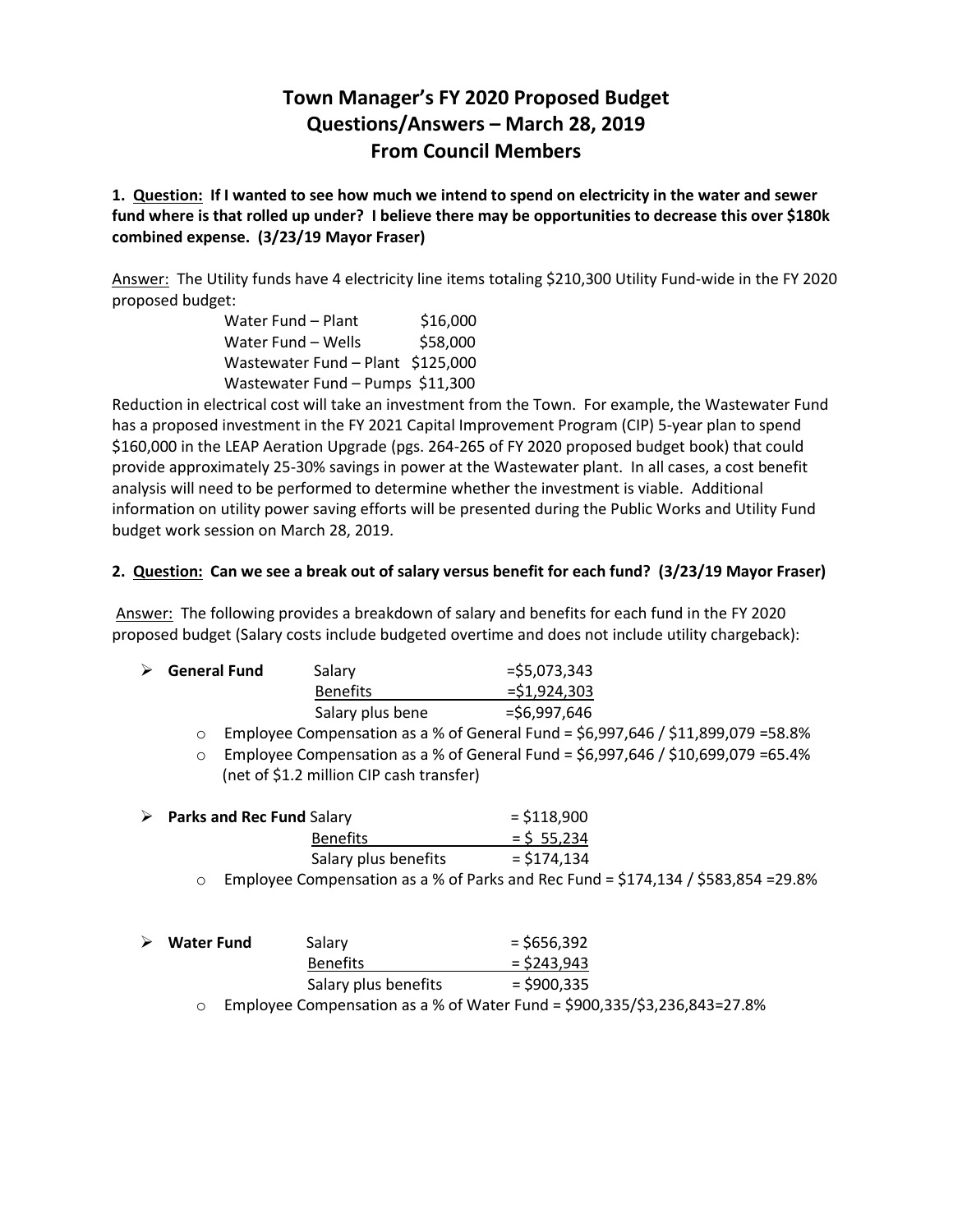| $\triangleright$ Wastewater Fund Salary |                      | $=$ \$655,066 |
|-----------------------------------------|----------------------|---------------|
|                                         | <b>Benefits</b>      | $=$ \$245,269 |
|                                         | Salary plus benefits | $=$ \$886,049 |

- o Employee Compensation as a % of Wastewater Fund =\$886,049/\$4,823,746=18.4%
- $\triangleright$  Total Salary and Benefits Town-wide = \$8,958,164
- $\triangleright$  Total FY 20 Town-wide operating budget = = \$20,543,522 = 43.6%
- $\triangleright$  Total FY 20 Town-wide operating budget =  $\frac{18,461,343}{ }$  = 48.5% salary cost to total Townwide budget (net of CIP cash transfers)

**3. Question: For FY19 Wastewater availabilities we are below estimate by almost \$980,000 (45 homes equivalent in town). What availabilities we estimated for that did not materialize? (3/23/19 Mayor Fraser)**

Answer: See Attachment #1 that provides a comparison between budgeted availabilities and actual availabilities.

**4. Question: For FY19 Water availabilities we are below estimate by almost \$1.5 million (58 homes equivalent in town). What availabilities we estimated for that did not materialize and which development projects were they associated with? (3/23/19 Mayor Fraser)**

Answer: See Attachment #1 that provides a comparison between budgeted availabilities and actual availabilities.

**5. Question: What development projects are the availability projections for FY 20 associated with? It's shown \$656,727 (25 homes equivalent in town) for water and \$171,958 (8 homes equivalent in town) for Wastewater in your proposed budget? (3/23/19 Mayor Fraser)**

Answer: See Attachment #1 that provides a comparison between budgeted availabilities and actual availabilities.

### **6. Question: How much is chargeback as a percent of sewer and water fund pay and benefits? How does this percent compare to similar municipalities employing a chargeback model? (3/23/19 Mayor Fraser)**

Answer: In the FY 2020 proposed budget, the utility chargeback from the General Fund to the utility fund is \$986,452; no change from the adopted FY 2019 budget. This indirect costs allocation represents an additional 55 percent increase in the Utility Fund pay and benefits before chargeback (\$1,786,384).

Many municipalities are not as transparent as the Town of Purcellville on their allocation of indirect costs or chargeback within their budget to determine benchmarks. After reviewing a number of budgets and CAFR's of similar Virginia localities, staff was able to develop the attached comparison of costs to Leesburg and Front Royal (Attachment #2). This chart shows Purcellville's allocation of indirect cost is significantly lower than the other localities.

Also attached is a Government Financial Officers Association Best Practice white paper. A key passage: "GFOA encourages governments to allocate their indirect costs. There are a number of issues a government needs to address in connection with indirect cost allocation. Because of these varied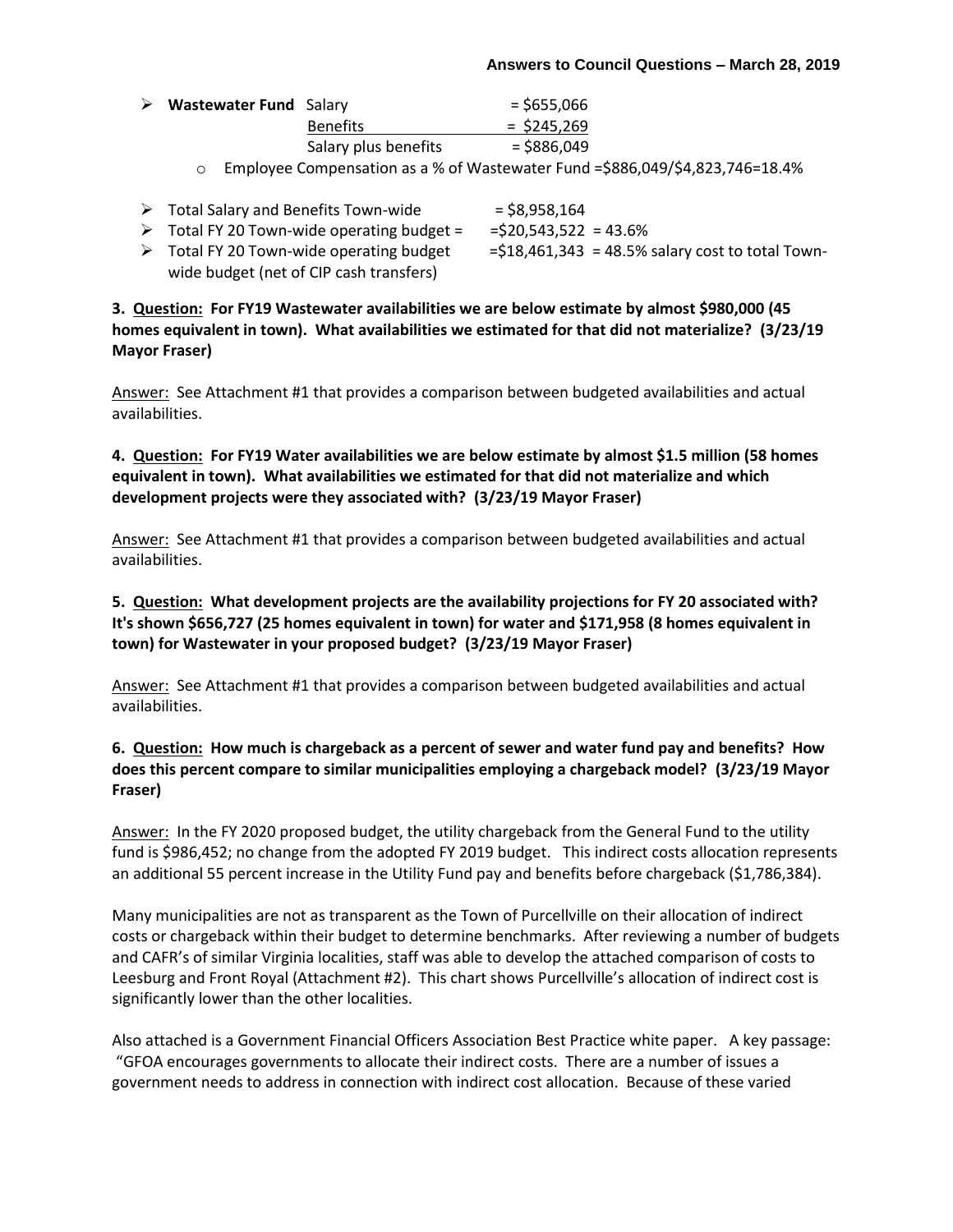reasons for which indirect cost allocations are performed, a one-size-fits-all approach typically is not possible."

The Town's current \$986,452 allocation only accounts for Public Works related personnel costs. It does not account for human resources, billing and financial, procurement, IT, police security, Town Manager, Administration Department, and legal personnel support costs to the Utility Fund. Further, the chargeback does not consider the indirect cost such as General Fund paid Town-wide insurance, supplies, vehicles, and equipment used for Utility Fund purposes.

The Town's utility rate consultant, Stantec, is current developing an updated utility chargeback model that would represent the true level of effort and cost to the Utility Fund. This will be presented at the May 1 budget work session.

# **7. Question: Is restructuring the Wastewater treatment debt an option to further insulate the citizens from the \$1.35M in 2023, and buy time for some non-availability dependent strategies? (3/23/19 Mayor Fraser)**

Answer: Previous restructurings in the Wastewater Fund in 2013 and in 2017 provided *temporary relief* from large increases in debt service that could not be fully covered through fund revenues. These strategic debt restructurings reduced near-term debt service by delaying principle payments to out years. The purpose of this action was to provide the Town additional time to address the structural imbalance in the utility funds and develop a plan manage future escalations in debt service. It should be noted, however, delaying or restructuring debt increases the overall cost of borrowing.

The Town's financial advisor, Davenport, and, utility rate contractor, Stantec, will be presenting the Town's long-term financial projection at the May 1 budget work session and they can provide the possible effect, if any, on the Town's long-term projections and credit rating if the Town were to restructure the Wastewater Fund debt a third time.

### **8. Question: (Town Manager) David Mekarski indicated, when I asked the question at the budget session, that at best grants can only account for 5% (\$1.2 M) of the budget given the solid economics of our area and that we have a part time grants specialist. What's that 5% figure based on and how much do we currently pay our grants specialist? (3/23/19 Mayor Fraser)**

Answer: In the Town Manager's budget presentation, the 5% reference was actually a reference to the Town staff's time availability to devote to discretionary grant applications and administration. Each Department is directly responsible for applying for eligible grants that could be allocated to their program. If the grant is awarded to the Town, such as the recent \$30,300 Edward Byrne Memorial Justice Assistance Grant (JAG) to our Police Department, the Department is responsible for administering and complying with the grant terms. Our part time grants specialist, the Special Assistant to the Town Manager (0.2 FTE), can coordinate and work with each Department on grant identification and application. However, that position also has other duties that has limited time to devote to grants within his 8 hour work week. In FY 2019, the Town has received and budgeted approximately \$52,000 in discretionary grant funding in its operating accounts.

The grants received in the operating accounts are almost always direct cost reimbursable grants which means that the grant is for a specific item purchased or project that is only funded on a reimbursable basis. The grant does not reimburse the Town its administrative cost for staff time related to applying, writing status and final grant reports, and gathering financial and cost information for reimbursement consideration. Therefore, core staff are responsible for these grant activities.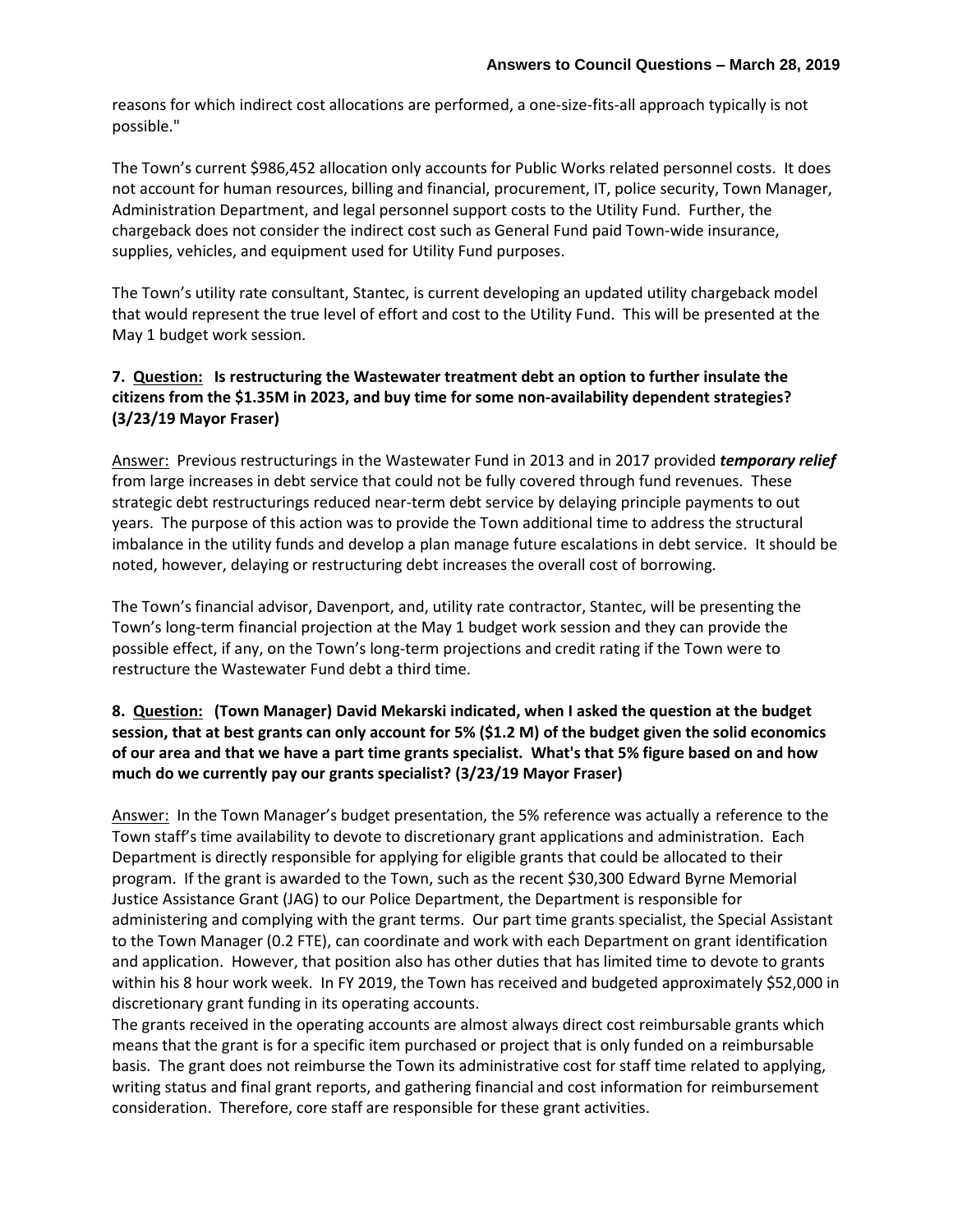The Town has been very successful in ensuring its transportation projects are funded through state, regional, or county funds. Town transportation capital improvement program (CIP) projects funded or proposed to be funded in FY 2019 and FY 2020 totaled \$9.4 million which are 100 percent funded through non-Town funding sources.

In the May 1 budget work session, Stantec can provide additional information related to grant opportunities in the utility funds. In summary, there are limited options for utility grants; however, programs are available for low interest rate loans for capital improvements.

### **9. Question: How old are the quotes for our CIP model and when last were they refreshed? (3/23/19 Mayor Fraser)**

Answer: Initial estimates for Capital Projects are generally based on costs provided in preliminary engineering reports (PER), or on estimates by staff based on recent projects. For the 2019 budget, estimates that were completed in past years are updated to 2018 dollars using inflation calculations. As projects are better defined, cost estimates are also refined and any changes are reflected in the budget. Of course, the final cost is determined by the bids received and any changes during the actual construction.

# **10. Question: Are we looking at options to work with VDOT on any water related CIP that involves road work? What segment of the 21st Street water main is under VDOT road and can our replacement be scheduled with VDOT's repair timeline for some cost sharing? (3/23/19 Mayor Fraser)**

With any road-related work, we also consider the water and sewer infrastructure below, so that a newly repaired street does not need to be excavated to repair failing infrastructure. However, VDOT grants will not reimburse water or sewer work unless the work is done to avoid conflicts with roadway work. Upgrades or replacement of water or sewer are considered betterments and cannot be reimbursed with VDOT funding.

Portions of the N. 21<sup>st</sup> Street water main were replaced with three previous Town capital projects: N.  $21<sup>st</sup>$  Street Sidewalk Project, and Downtown Streetscapes Project – Phase 1 & 2. Due to conflicts with proposed storm sewer, the water replacement on these projects were reimbursable. The project that was named the N. 21<sup>st</sup> Street Water Main Replacement in past budgets has been re-named in this budget to the WTP to Town Water Main Replacement (shown in long-term future projects). This water main is generally in easements and not in VDOT right-of-way.

### **11. Question: Does this budget assume any revenues from Fireman's Field advertisement and increased events? If so where is that reflected? (3/23/19 Mayor Fraser)**

In FY 2020, the budgeted revenues include the following related to Fireman's Field complex and Townsponsored events: 1) Bush Tabernacle rent revenue at \$48,000; 2) the Wine and Food Festival at \$42,000; 3) Music and Arts Festival at \$8,000; and 4) Town Holiday Program at \$1,500. The Fireman's Field advertising revenue and other possible Town events were not included in the FY 2020 budget. In the past, when other events or other revenue materializes, Town staff will amend the budget at midfiscal year to recognize those revenues so the funding can be allocated to specific programs or facilities.

# **12. Question: What are the requirements for the General Fund Capital Improvement Program (CIP) Police facility project and how will the \$1.2 million be spent in FY 2020? (The FY 2020 budget proposes a \$1.2 cash reserve transfer to the Police Facility CIP project) (3/23/19 Council Member Stinnette)**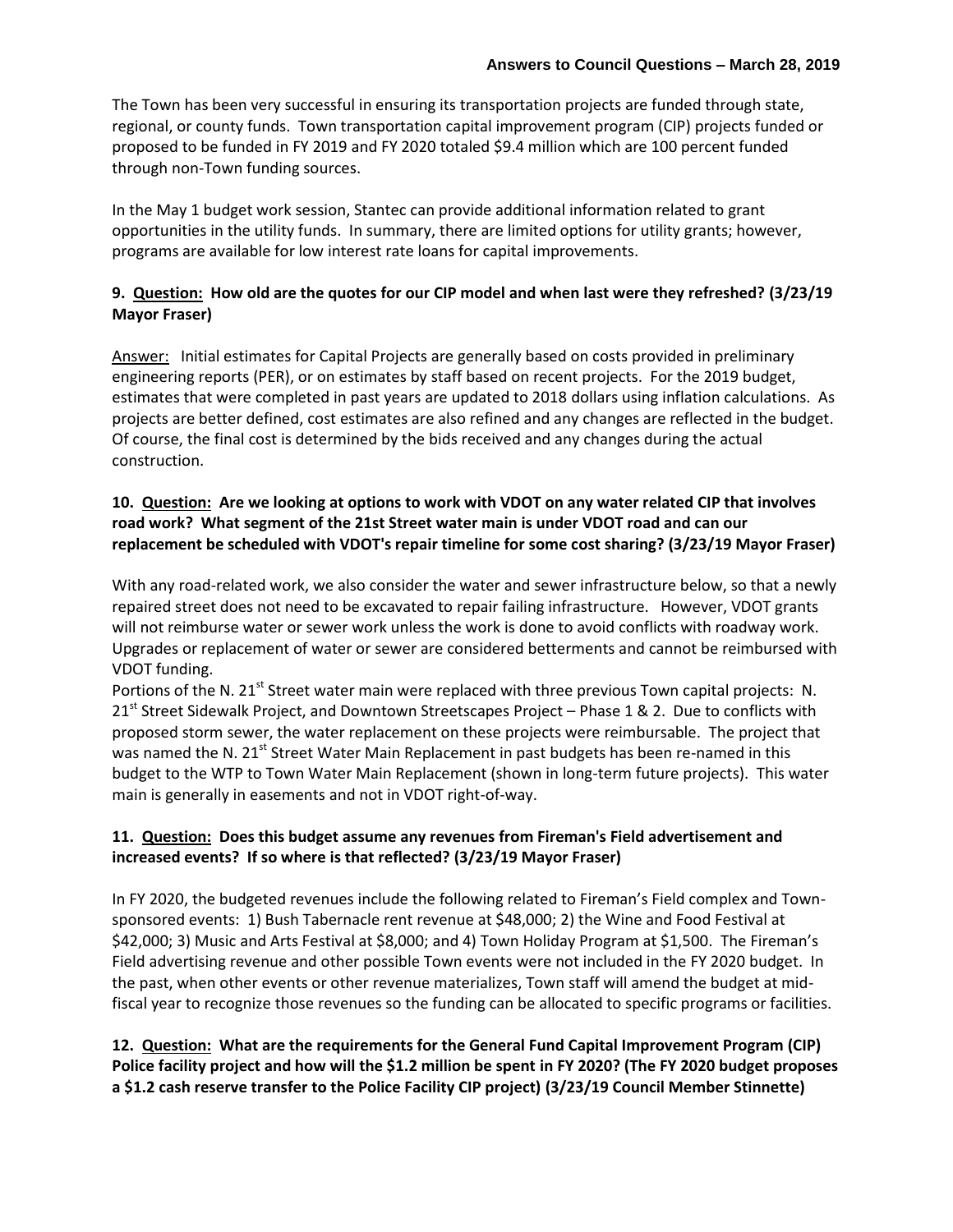This CIP project request will ensure funding is available to start the project by selecting a project manager and architect and engineering (A&E) firm. The team will determine the site development needs and cost. By allocating the funding, the Town will ensure funding is available to secure the site and initial costs.

The project costs is a "ballpark" estimate with the expectations that the Town's police force could increase to approximately 35 sworn officers with four to six civilians in the next 20 years. This is a judgement number based on the philosophy of the current council regarding the close monitoring of growth within the Town, but also with the realization, especially with the Silver Metro Line's final build out, that the County will develop around the Town, with a day time population that would surge, causing a need for a larger police force. This increase of population and traffic will put a significant strain on the Town's law enforcement staff. The build of a facility such as this should forecast for a 30- 40 year build. If the Town is not able to build this large of a building, we should at least put under roof what would be needed or ensure there is vacant land that would allow for an expansion of the facility in later decades. It could also be beneficial to the Town to envision a Town government complex that had adequate space to add a Town Hall in future years. The Town's procedures and policies require a RFP requesting architectural and engineering services to conduct a space needs assessment. A needs assessment will provide a long range study of staff requirements and the space necessary to serve the Town's population. A logical plan can be put in place that looks at the future and not only what we need today.

As some background, when the police originally were relocated to Hirst Road in September 2005, it was intended that this arrangement would be less than 5 years and that the Town would construct a joint municipal facility which would include general government operations and Police Department at the same location. When the Town chose to renovate the Purcellville Baptist Church in 2010, the site did not allow for the Police Department to move into this location so the Town had to continue the lease. At of the end of Fiscal Year 2018, the Town has paid \$896,000 in rent costs between leases with Valley Commercial from FY 2005 to FY 2016 and 125 Hirst Road from FY 2016 to FY 2018.

# **13. Question: What are the requirements for the East End Pump Station and how will the \$1.57 million be spent for the project that shows funding from FY 2019 to FY 2022? (3/23/19 Council Member Stinnette)**

Answer: A Preliminary Engineering Report on the East End Pump Station was prepared for the Town in 2016. The report recommends the replacement of the existing 25 year old generator and replacing aging valves with variable frequency drives (VFD's) utilizing the existing building and structures as a first step in the rehabilitation of the pump station. Ultimately, a full pump station replacement is recommended as the flows increase due to development. A sanitary sewer main replacement of an undersized main under Main Street is also included with this capital project. The Capital Project envisions the progression as follows:

- 1. Sanitary sewer replacement/upsizing under Main Street, design & construction (FY20)
- 2. Install Variable Frequency Drives, design & construction (FY20)
- 3. New Generator, design & construction (FY21)
- 4. East End Pump Station new building and structures, design & construction (FY22)

As the design progresses, the estimates will be refined; ultimately the final cost will be based on the design costs, bids received and any changes during construction.